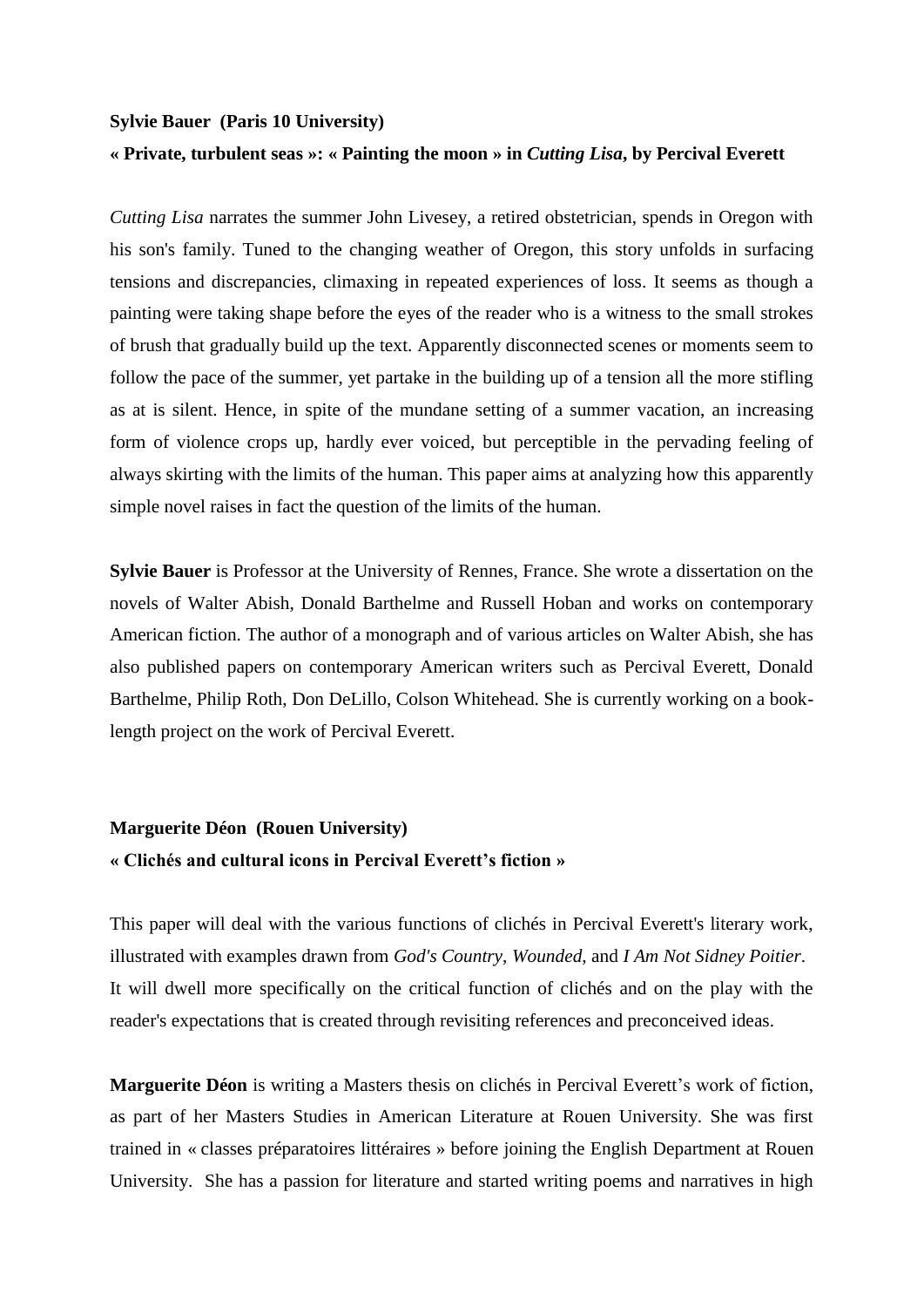school, then took part in the Creative Writing workshops held by British writer James Friel at Rouen University. She draws, taking her inspiration from Egon Schiele and Niki de Saint Phalle, practices drama and often travels in Europe She worked as a hostess at the Palais Bénédictine in Fécamp, more particularly in the contemporary art exhibition space, then as a trilingual guide (French-English-German) at Cany Castle.

### **Michel Feith (Nantes University)**

## **"The Well-Tempered Anachronism, Or The C(o)urse of Empire in Percival Everett's**  *For Her Dark Skin***"**

An irreverent revisiting of the myths of Medea and the Argonauts, *For Her Dark Skin* (1990) is Percival Everett's first Signifyin(g) on classical myth, characterized by a playful recourse to anachronism. On the lighter side, the transposition of epic and tragedy into a mundane world reminiscent of small-town, or suburban, American amounts to a mildly self-reflexive breaking of the frame, debunking the prestige of the Classics and reminding us of the fact that all readings of the past are anchored in the present.

Yet, the title warns us that anachronism cannot be limited to this light-tempered humor: the fact of racializing the myth's confrontation between Greece and its barbarian Other, forges a parallel between the course of Empire in ancient myth and the history of imperialism in America. A backward gaze at a much-idealized Greece, the forebear of Western philosophy and democracy, may lead us to reconsider the status of one (or two) system(s) that indulged in expansionism and slavery.

"Race" is a myth, just as the story of Jason and Medea is. Their nature is different, one being a social fiction, and the other a literary one; yet both toy with the line separating civilization from barbarism. The symbolic power of a canonic work can perpetuate ideologies in a covert fashion, just as the power of ideologies can warp our reading of canonic works. Critical Signifyin(g) on the Classics may therefore be equivalent to a mental deprogramming cure, a sort of "verbal rehab," so to speak.

**Michel Feith** is Associate Professor in American Literature at the University of Nantes, France, and a member of Center for Research on National Identities and Intercultural Studies (CRINI). After a doctoral thesis entitled "Myth and History in Chinese American and Chicano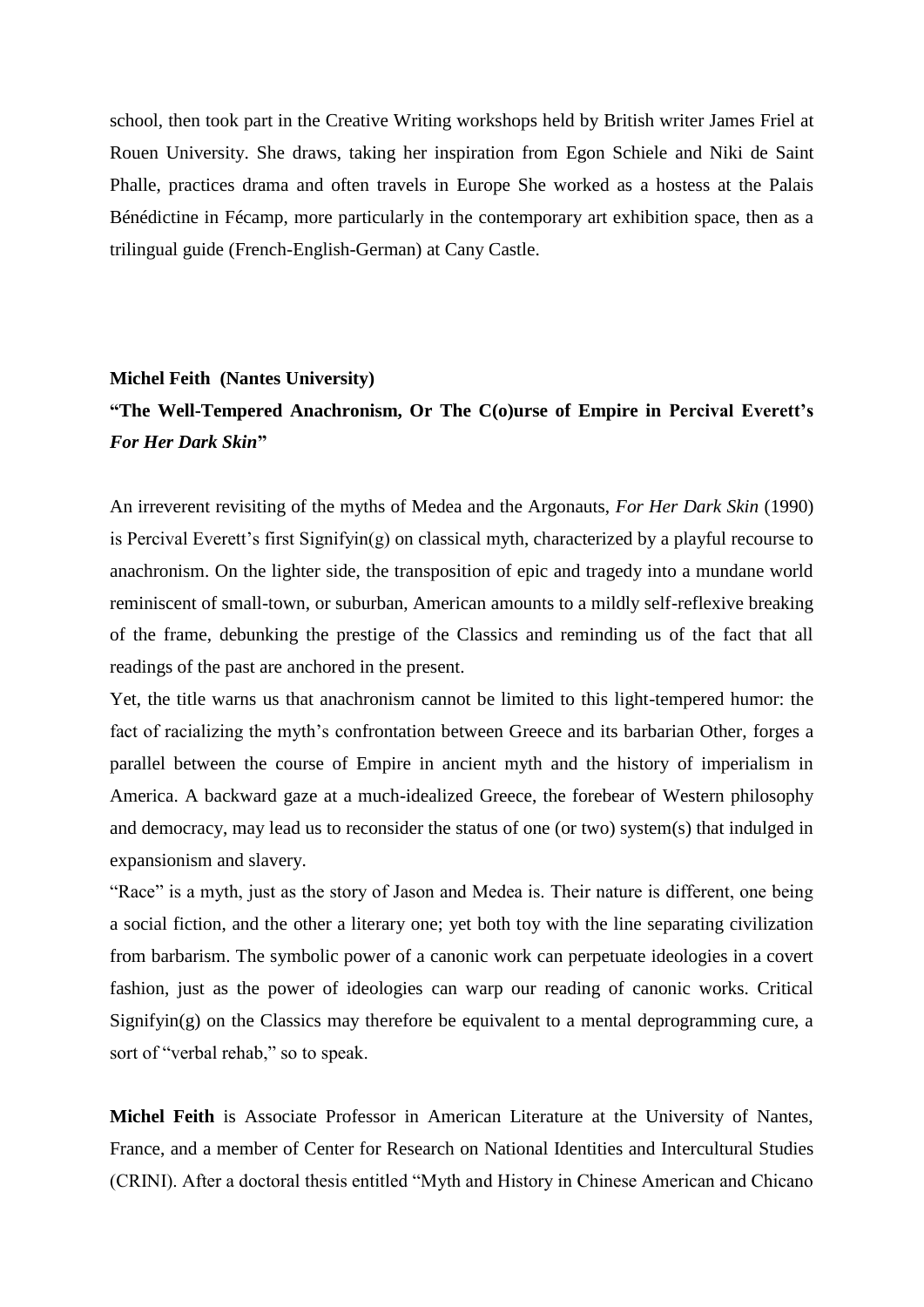Literature" (1995), his publications include articles on Maxine Hong Kingston, Gerald Vizenor, John Edgar Wideman, Percival Everett and the Harlem Renaissance. On the latter subject he edited, with Pr. Geneviève Fabre, *Jean Toomer and the Harlem Renaissance* (Rutgers University Press, 2001) and *"Temples for Tomorrow": Looking Back at the Harlem Renaissance* (Indiana University Press, 2001). He has also edited three collections on nationalism and regionalism at the University of Nantes, the latest one being *Nationalismes et régionalismes: Amériques, Modes d'emploi*, Nantes, CRINI Editions, 2008. A volume of conference proceedings entitled *Paroles de vainqueurs, paroles de vaincus: réécritures et revisions* was released in 2012, also at the CRINI.

# **Brigitte Félix (Paris 8 University) "Of weeds and words: Percival Everett's poetry"**

Percival Everett's poetry writing comes as no surprise to the readers of his novels. He has indicated that he envisions poetry as a means of seeking a form of abstraction, or maybe an abstraction in form, that he wishes to achieve in the writing of fiction, but says he has not yet quite found. This paper aims at offering a reading of Percival Everett's *ars poetica* as it is inscribed in his poetry more specifically, and as part of the writer's general reflection on the creative and artistic process. We will see to what extent Everett's poems work as a field for research and experimentation with "pure form" (to borrow the title of a poem from Abstraktion und Einfühlung).

**Brigitte Félix** is a Professor at the Université Paris 8 Vincennes-Saint-Denis where she teaches American literature. Her research is focused on contemporary American fiction in its innovative/experimental forms.

### **Marie-Agnès GAY (Jean Moulin University – Lyon 3) "'Wanted: straight words' in Percival Everett's novel** *Wounded***"**

Although less blatantly reflexive and metafictional than Percival Everett's most famous works, *Wounded* does offer an insistent reflection on language. Indeed, although it does not shun referentiality in its realistic portrayal of a small Wyoming community confronted to a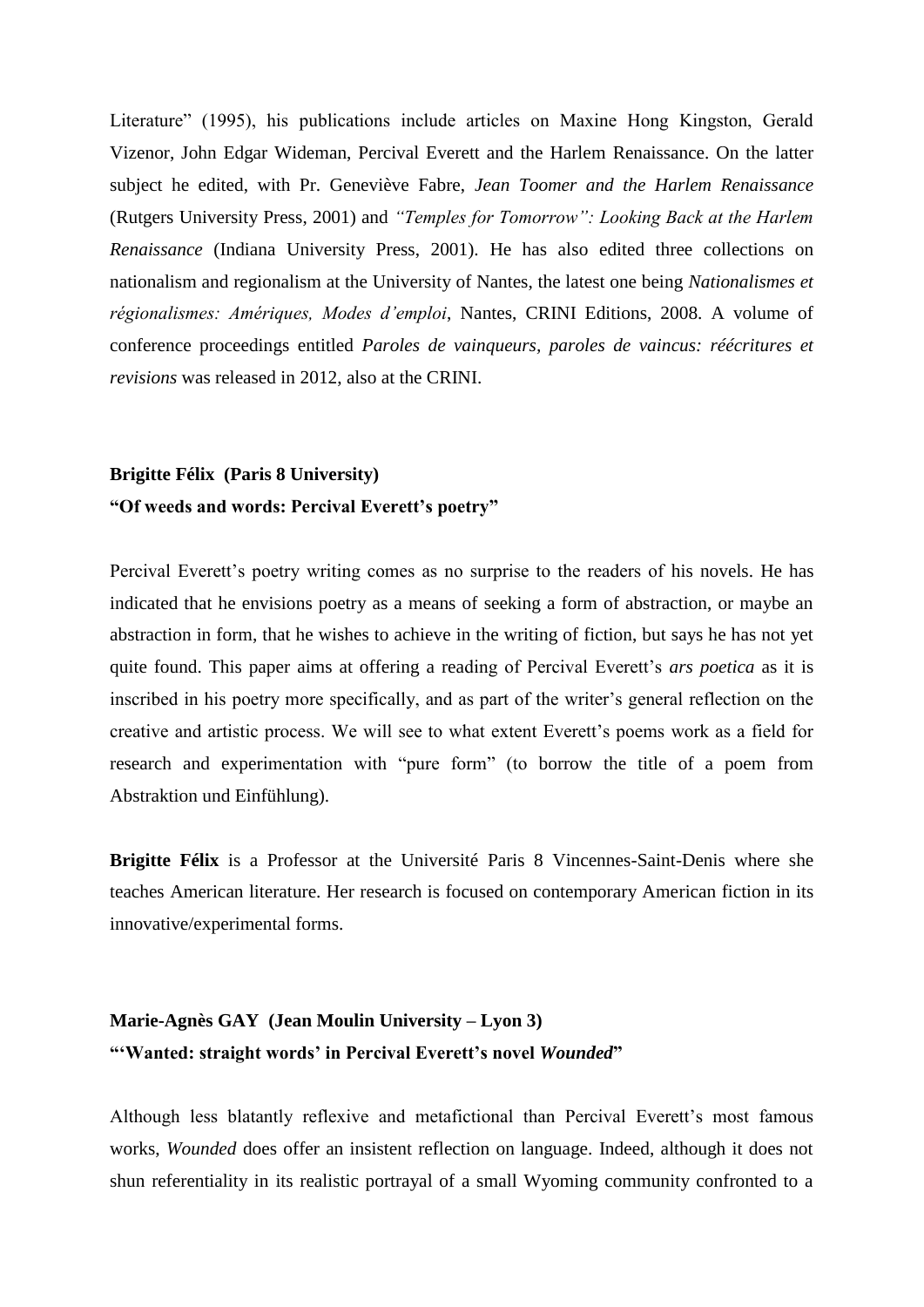sudden outburst of violence borne out of homophobia and racism, the novel – through its homodiegetic narrator, a University-bred cowboy and art collector – also obsessively explores the relationship between words and the world. It is this dimension of the novel that our paper will focus on. After studying the way the novel's numerous dialogues paradoxically stage the characters' desperate attempts at direct communication, straight words constantly failing them, we will then show that *Wounded* actually seems to place a ban on linguistic straightness: "Wanted: straight words" thus suggests, as in the common yet ambivalent use of the expression, that straight words are precisely what should be suppressed, eradicated. Indeed, in the face of sterile, and thus deadly linguistic straightness, healing may only come from devious words and their bifurcating meanings, or to quote the author himself, from "nouns and names [that] behave badly and play loose with meaning". The commitment to the right to difference within the story is thus matched by an apology of *differance* on the textual level, words forever escaping capture.

**Marie-Agnès Gay** is Professor of American Literature at the University Jean Moulin – Lyon 3. She specializes in  $20^{th}$ - and  $21^{st}$ -century American fiction. She has published on F. Scott Fitzgerald, Richard Ford, Allan Gurganus, a gay writer from the South, and her interest in minority writing has recently extended to Asian American writers.

# **Claude Julien (Tours University) "***Assumption* **: ancestry and new development"**

The paper will approach *Assumption* as an heir of earlier Everett stories, most visibly among the short stories. Describing the novel's filiation with earlier texts leads to two paths. We will first see how, starting from supposedly familiar ground (Ogden seems not to be a first-comer) the novel leads the reader to a dreamland full of sand pits that culminates with Ogden's question to Warren "What makes sense in this world?" Secondly, the paper will also discuss the novel from the standpoint of Jacques Rancière's distinction between "police", received/assumed opinions and behaviors, vs. "politics", personal standpoints straying from generally accepted truths and conducts. Such seems to be the novel's itinerary.

**Claude Julien**, now retired from Tours University, has taught American studies, while African-American studies were his research field. He has been a member of the CAAR board.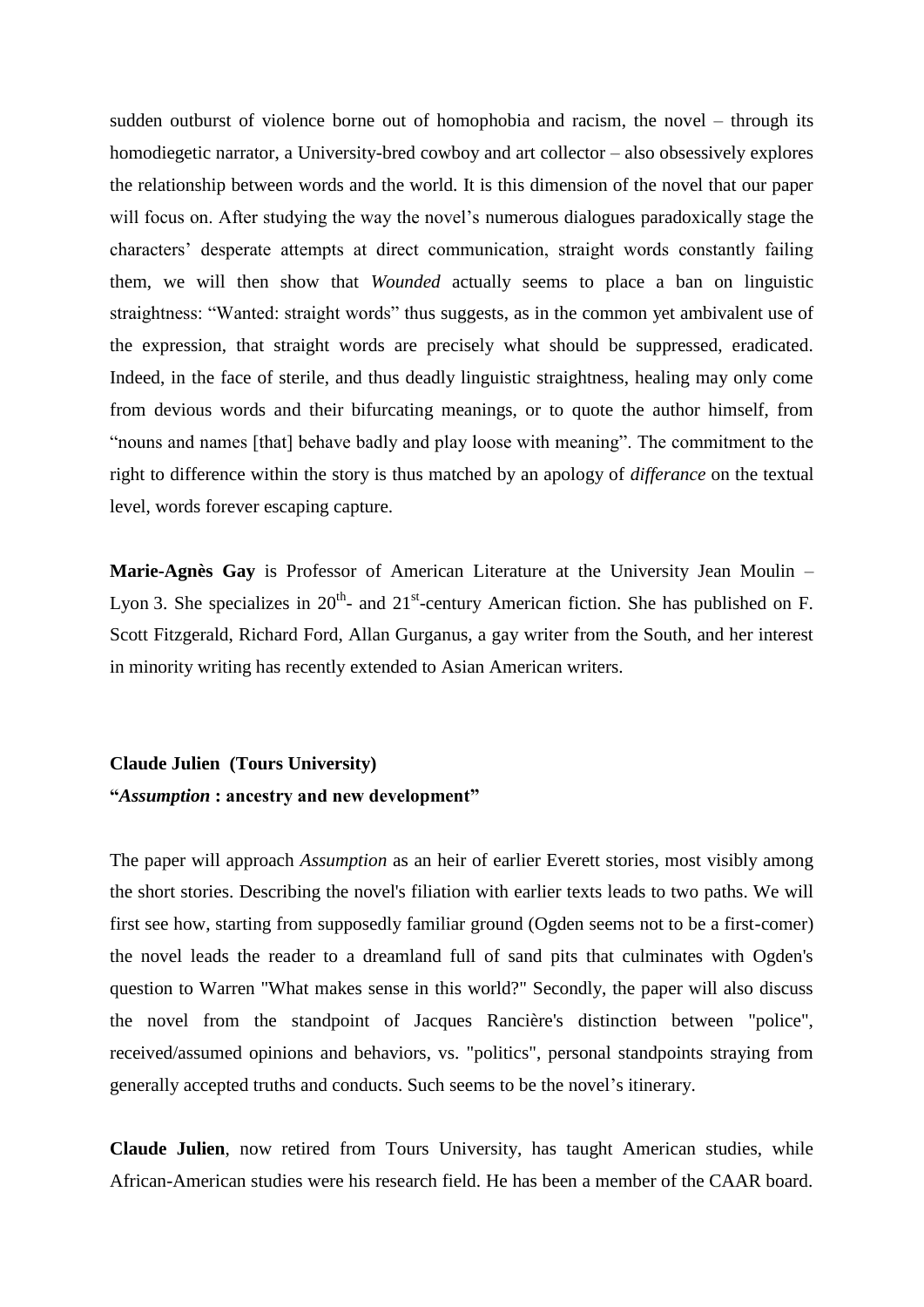He organized the first-ever conference on Percival Everett's fiction, and that took place in France. It gave rise to *Reading Percival Everett*, (CRAFT n°4) a collection of essays published by the Tours University Press. Reading has gone on since then, as book after book came out.

#### **Keith Mitchell (University of Massachusetts Lowell)**

### **"Encountering the Face of the Other: Levinasian Ethics in Percival Everett's** *God's Country***"**

At the center of Percival Everett's oeuvre has been an interrogation of ethical dimensions that seek to put forth profound questions of identity and how human beings relate to one another on the basis of what we *think* we know about the other, primarily through visual cues based on race. Of course, race, ethics, and inter-human relationships in America have been at the forefront of the African American literary tradition—from Phillis Wheatley to the present. Everett's 1994 novel *God's Country* employs satire and parody of the American Western in order to interrogate past and present breaches of inter-human ethics, particularly white America's unethical treatment of African Americans and Native Americans. This essay seeks to read Everett's ethical stance through the theoretical lens of Emmanuel Levinas' ideas surrounding encounters with "the face of the other" and our (potential) responsibility for the other. In *God's Country*, I argue that the face-to-face encounter between Curt Marder, the white racist cowboy, and Bubba, the African American tracker whom Marder hires to find his kidnapped wife, Sadie, follows closely many of the ethico-philosophical ideas that Emmanuel Levinas theorizes and expounds in such important works as *Alterity and Transcendence*, *Humanism of the Other*, and *Ethics and Infinity*.

**Keith Mitchell** is an Associate Professor of English at the University of Massachusetts Lowell. He is the coeditor, along with Professor Robin Vander, of the recently published essay collection *Perspectives on Percival Everett* (University Press of Mississippi, 2013). This is the first collection of essays published in the United States on Everett's work. A second collection of essay on Percival Everett titled*Percival Everett Writing Other/Wise* and also co-edited with Professor Robin Vander will be published by the Xavier Review Press in the fall of 2013. He is also the coeditor of *Afterthe Pain: Critical Essays on Gayl Jones* (2006), the first collection of essays published on this important African-American writer. He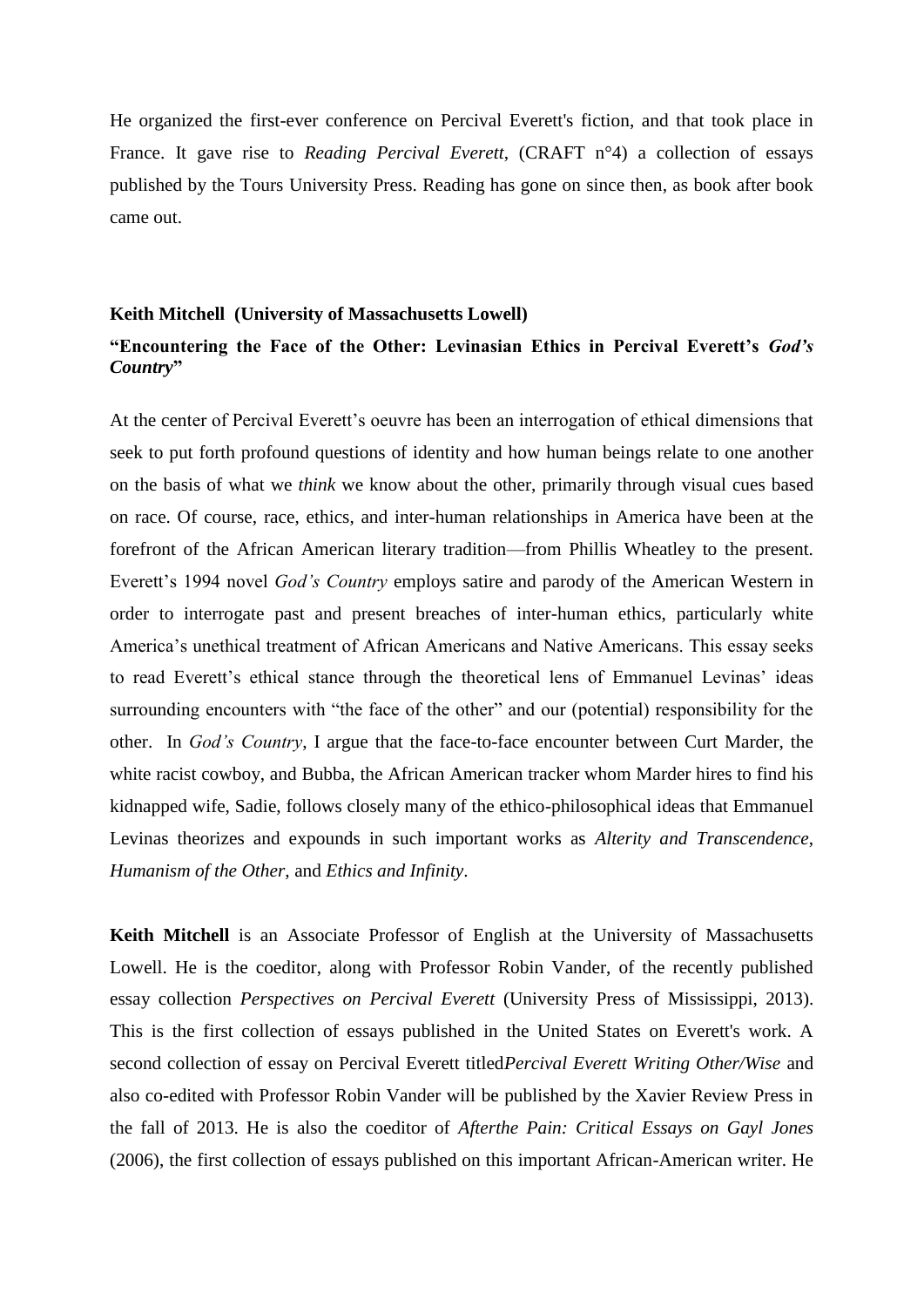is also coeditor of*Xavier Review*. Special Issue. "Reading the Intersections of Sex and Spirit in the Creative Arts" (2007), and book chapters, articles, and reviews in *Obsidian III: Literature in the African Disapora, The Oxford Companion to African American Literature, Southern Writers: A New Biographical Dictionary, The Bryn Mawr Review of Comparative* Literature, *Oyster Boy Review*, and other publications.

### **Claudine Raynaud (Paul Valéry University, Montpellier 3) "Naming, Nonsense and Not Naming in** *I am Not Sidney Poitier"*

« En tout langage, une structure d'archi-promesse est irréductible : c'est le moment du nom, de la parole ou du titre qui depuis son insignifiance promet le sens ou le vrai ». (Derrida)

"Then what am I?'

'They'll call you a colored man when you grow up,' [my mother] said. Then she turned to me and smiled mockingly and asked: 'Do you mind, Mr. Wright?'" (*Black Boy*)

*I am Not Sidney Poitier* relies primarily on the joke of the hero being named by his mother "Not Sidney", a pun that amounts to a "negative" identity or an identity in negation and difference, but that thus opens up a reflection on names and naming. An irreverent reference to (un)naming and to being called out of one's name, or even to Homer's "No name", the text indeed stages a cynical twist on African American nomination and its troubled history. In the wake of *Erasure*, it explores once again the relationship between language and being, being and meaning, as it revisits the major films in which Poitier starred and simultaneously gestures, among others, towards Ellison's *Invisible Man* and Melvin Van Peeble's *Sweet Sweetback's Baadasssss Song* and their picaresque plotlines. The corrosive humor relies on constant wordplays and non-sequiturs and a foregrounding of the letter in the dialogues. It also rests on the comic portrayal of characters, such as Ted Turner and Jane Fonda, America's cultural icons *par excellence*. Percival Everett "himself" (?) plays the part of a Professor of nonsense in an autofictional *mise en abyme* of his own writing and authorship.

I will focus in this paper on the proper name, an existential emptying out of what stands for identity and uniqueness, here functioning as a sign (of negation) in the "signifyin'" chain. While debunking Hollywood's use and abuse of the magical Negro, *Not Sidney* addresses the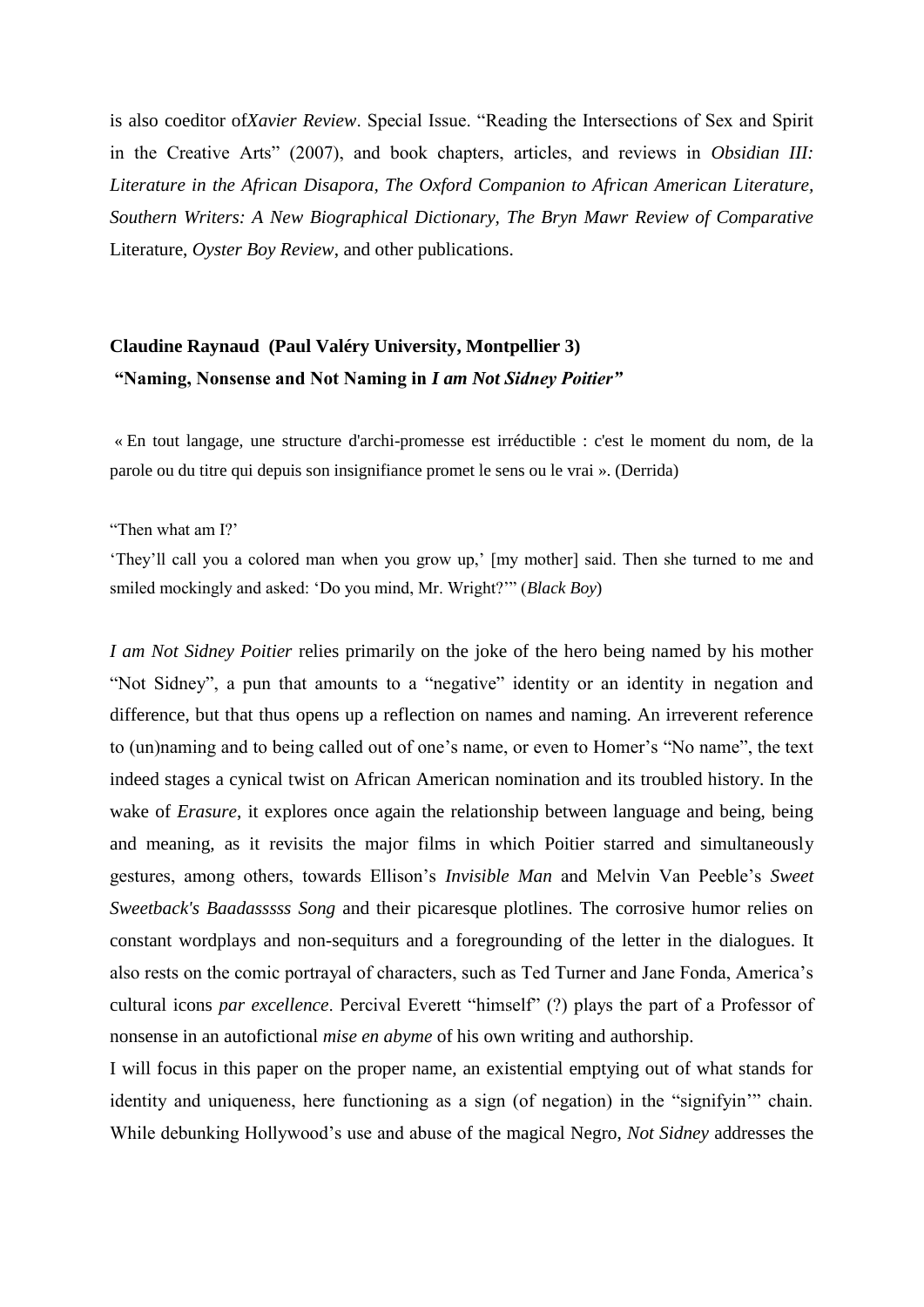philosophical definitions of nonsense and negation, the fraud of self-identity, and tests the limits of narrative coherence.

**Claudine Raynaud** is a Professor of English and American Studies at the Université Paul-Valéry, Montpellier III. She has taught in England and the United States (Michigan, Northwestern and Oberlin). A Fellow at the Du Bois Institute (Harvard, Fall 2005), she headed the nationwide African American Studies Research Group created in 2004 and works at the CNRS. She is the author of *Toni Morrison : L'Esthétique de la survie* (1995) and numerous articles on black autobiography. Her most significant publications are: "Coming of Age in the African American Novel," *The Cambridge Companion to the African American Novel* (2004), "*Beloved* or the Shifting Shapes of Memory," *The Cambridge Companion to Toni Morrison* (2007) and an anthology of articles on Gloria Naylor (L'Harmattan, 2010). A Hurston scholar, she has just published an essay on her anthropological writing *(Afromodernims,* Edinburgh UP, 2013).

# **Judith Roof (Rice University) "Everett's** *Eidolon***, or The Story of an Eye"**

"Poetry leads to the same place as all forms of eroticism--to the blending and fusion of separate objects. It leads us to eternity, it leads us to death, and through death to continuity. Poetry is eternity; the sun matched with the sea" (25). The image, like Bataille's paean to poetry, matches the sun to the sea, blends and fuses separate objects, becomes another object, another point "decorporealized and transcendental," as Everett's poem "Of Seeing" suggests, present. Everett's *eidolon*--his image of the image--is that which cuts across the eye, which interrupts the meshing of sun and sea, the crossing that makes meshing visible as such. His *eidolon* is a meshing, a cutting that makes the image an event, that which erupts from the cut- in language, in sound, in perspective, in space and time. This cut makes that eternity appear just as disappears, just as its stasis splits

This paper enacts Everett's *eidolon* as one persistent practice of his oeuvre: of his paintings, poetry, and novels, specifically his paintings, *Swimming Swimmers Swimming* and *Assumption*.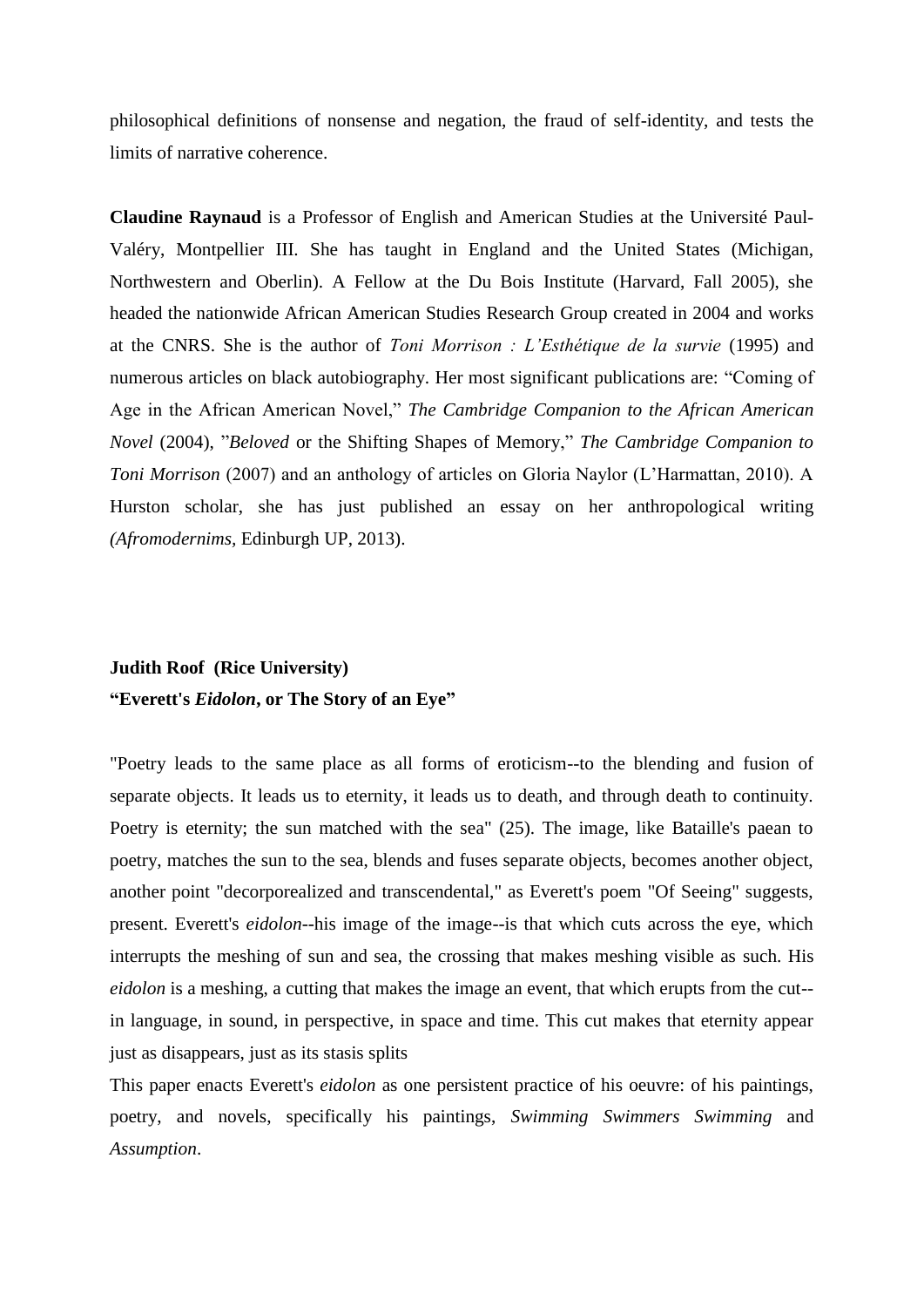**Judith Roof** is William Shakespeare Chair in English and Chair of the Department of English at Rice University. She is the author of several essays on Everett's work and of several books on drama, gender, multi-media art and literature.

# **Françoise Sammarcelli (Paris Sorbonne University) "Vision and Revision in Percival Everett's** *Erasure* **»**

*Erasure* (2001) is a highly reflexive novel in which Percival Everett engages in an ironical dialogue with literary and artistic traditions–a dialogue which a number of mockphilosophical conversations between famous artists (such as Rothko and Motherwell, Rauschenberg and De Kooning, etc) cleverly dramatize. Playing with a dynamic of revision on several intertextual and intersemiotic levels, the text denounces the conventions of representation (including representations of "black" identity) and addresses the ambiguous issue of political correctness. Rather than dwelling on the status of the richly parodic and already much-commented embedded fiction "My Pafology", this paper will focus on the fragmentary quality of Ellison's journal and its questioning of Western culture. What is it that we remember or forget? How do we make sense of our experience? It is worth examining how this brilliant novel compels its reader to change perspective and revise some of his/her interpretive strategies.

### **Françoise Sammarcelli**

A former studnet at the ENS Fontenay-St Cloud, Françoise Sammarcelli is a Professor of American Literature at the Sorbonne University in Paris where she is the head of the Research Center on Texts and Images. She is the author of a book on John Barth as well as of many papers on issues of representation, on intertextuality as well as on intersemiotic relations. She recently edited two publications, *Image et mémoire* (PU Paris Sorbonne, 2009) and *L'Obscur* (Michel Houdiard, 2009).

**Anthony Stewart (Dalhousie University, Halifax) Challenging the Post-Racial in Percival Everett's** *Assumption*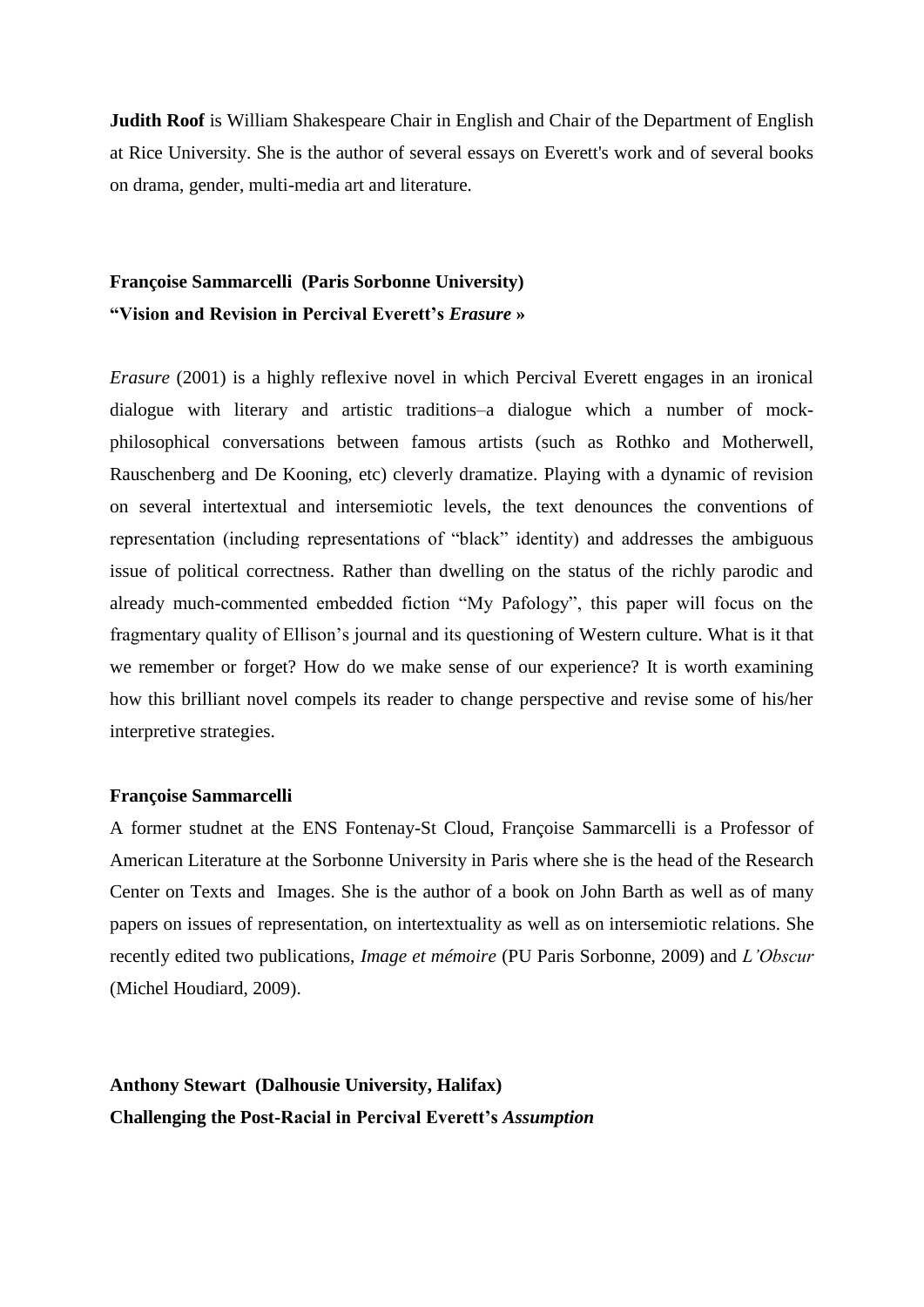A reviewer of Percival Everett's 2011 novel, *Assumption*, recently stated that "in the second section [of the novel]—about a drug heist gone wrong that contains such mysterynovel archetypes as a one-armed villain and a daring escape from a moving van—Ogden's race is never mentioned as he investigates the crime; race is treated as irrelevant to his character." Ogden Walker, the novel's protagonist, is black in the second section of *Assumption*, as he is in the first and third sections of the novel. The reviewer, however, makes the remarkable suggestion that race is irrelevant unless it is mentioned, and, moreover, that it must continue to be mentioned or else it will be rendered irrelevant. This is the kind of crucial error that is actively invited by Everett's work. The reviewer assumes that Everett sees race in the simplistic way that the reviewer does, and that the Everett sees his readership as bluntly as the reviewer assumes them to be.

Instead, *Assumption* may most productively be read as issuing the sort of challenge that Everett has been laying down to his readers since his first novel, *Suder*, was published in 1983. The challenge is to approach issues of race *along with*, rather than instead of, the other large questions encountered in serious fiction. This challenge is all- the-more significant with the rise of the notion of the "post-racial" in American public discourse. Everett's novel and Barthes's theorizing of the notion of mythology enable a critique of the post-racial and argue for an understanding of the instructive and critical challenges to the post-racial posed by Everett's work.

**Anthony Stewart** is Professor of English at Dalhousie University, in Halifax, Nova Scotia. His main research interest is twentieth-century African American Literature and Culture. He also teaches twentieth-century British Literature and is the author of two books: *George Orwell, Doubleness, and the Value of Decency* (Routledge, 2003), and *You Must Be a Basketball Player: Rethinking Integration in the University* (Fernwood, 2009). Stewart has published essays on Ralph Ellison, Percival Everett, August Wilson, and on representations of the African American male athlete, and is currently working on a book on privilege, tentatively titled *Notes From a Visitor: On Privilege and Belonging* (under contract with Fernwood Publishing), and a

critical book on the work of Percival Everett, tentatively entitled *Approximate Gestures: The Meaning of the Between in the Fiction of Percival Everett* (under contract with Louisiana State University Press).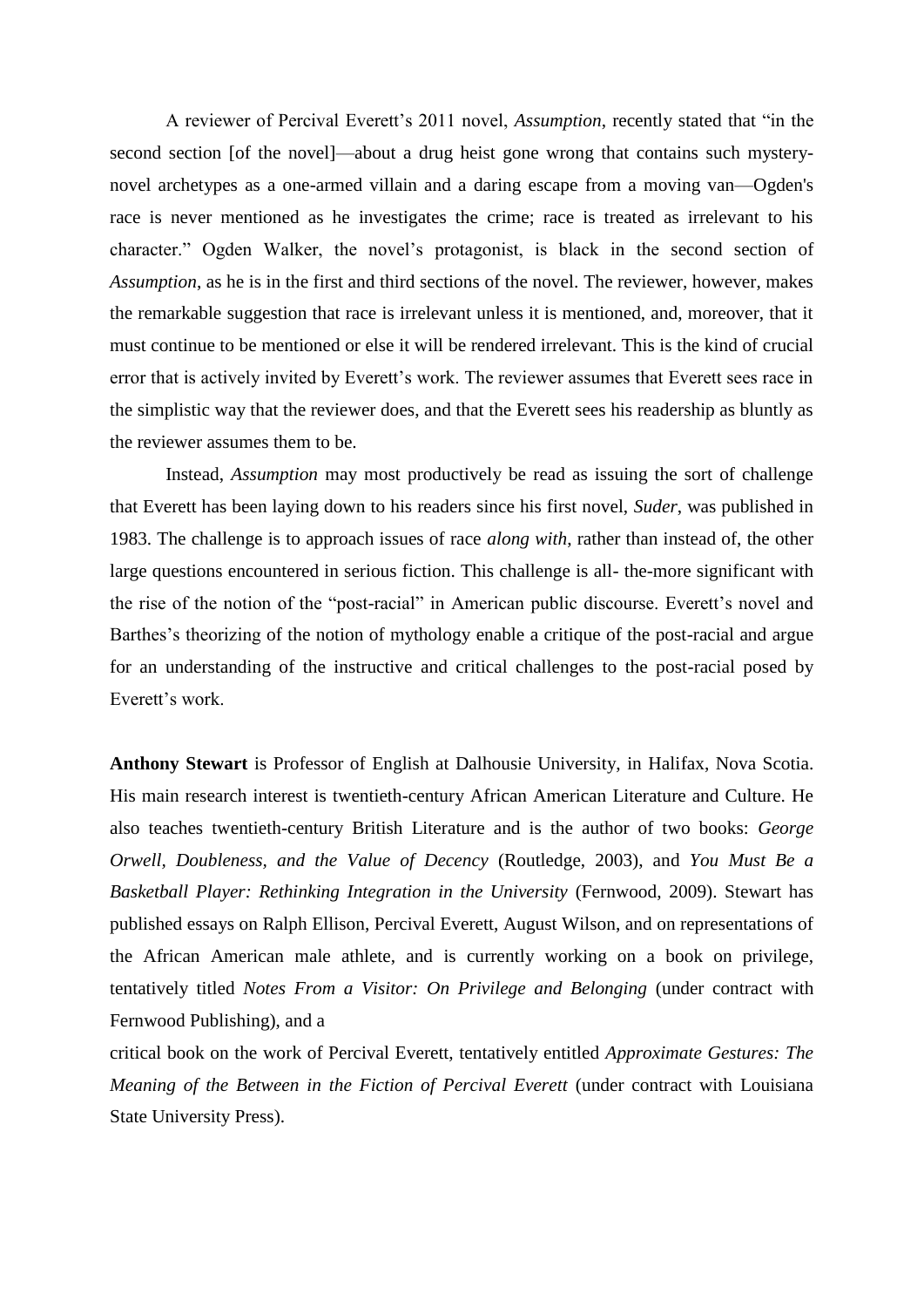# **Isabelle Van Peteghem –Tréard (Classes Préparatoires Lettres and Premières Supérieures – Guist'hau – Nantes)**

### **"***Jouissance* **in** *Damnedifido* **stories by Percival Everett"**

This paper, based upon Lacanian and deconstructionist tools, intends to show in what way Everett's stories, notably *The Fix*and *The Appropriation of Cultures*, confront the fundamental division of American society in a metafictional way, constantly combining semiotics and politics.

Indeed Percival Everett deals not only with the issue of black identity but also with the structuring of the subject through the symbolic, that is through language and strategies of what Derrida calls *differance*. Desire is thus first differed in the short stories in order to reach *jouissance* (as the symbolical re-appropriation of the usufruct of a property but also as pleasure). As the re-appropriation of meaning, empowerment and sublimation of desire, it is therefore central to Percival Everett's *Damnedifido*stories and solves on the page the fundamental alienation between the black subject and the Other.

**Isabelle Van Peteghem –Tréard** defended her PhD thesis on *Jouissance and the Sacred in Alice Walker's Novels* in Paris III – Sorbonne Nouvelle. She has published articles on Alice Walker, Toni Morrison, Percival Everett, Angela Davis, Rebecca Cox Jackson, Tennessee Williams, Joyce Carol Oates, Vladimir Nabokov. Her book, *La sublimation pourpre d'Alice Walker*, will be released in 2013. She is also currently working on the notion of sublimation in American cinema. She teaches in 1ère Supérieure and Lettres Supérieures in Nantes.

# **Clément-Alexandre Ulff (Rouen University) "Invisible Fathers: Investigating Percival Everett's 'Lower Frequencies'"**

I propose to study the unique characterization of fathers and father figures in Percival Everett's fiction. From *Suder* (1983), the author's first published novel, to the freshly released *Percival Everett by Virgil Russell*(2013), fatherhood is arguably a central theme in the author's oeuvre. Surprisingly, it has been virtually absent from any criticism on the author. Using Ralph Ellison's unnamed narrator in *Invisible Man* as the ancestral point of origin of a "disembodied voice" addressing his readers on "lower frequencies", I will trace that voice up